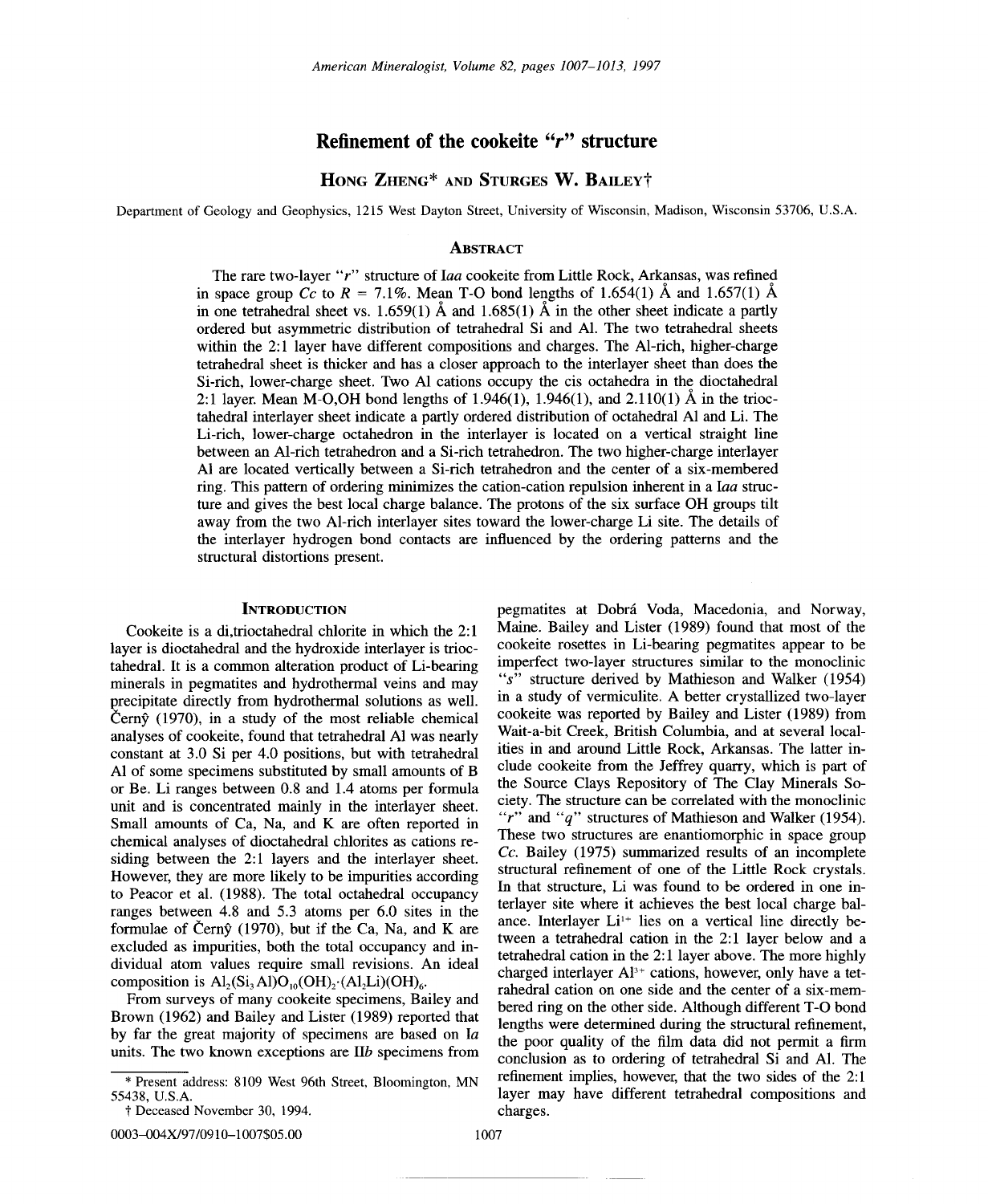| Oxide                          | wt%    | Atoms |       |  |
|--------------------------------|--------|-------|-------|--|
| SiO <sub>2</sub>               | 34.31  | Si    | 3.042 |  |
| AI <sub>2</sub> O <sub>3</sub> | 47.62  | Al    | 4.975 |  |
| FeO                            | 0.13   | Fe    | 0.009 |  |
| $Cr_2O_3$                      | 0.07   | Cr    | 0.005 |  |
| MgO                            | 0.05   | Mg    | 0.007 |  |
| $K_2O$                         | 0.01   | κ     | 0.001 |  |
| CaO                            | nil    | Ca    | 0     |  |
| NaO                            | nil    | Na    | 0     |  |
| $Li2O*$                        | 2.39   | Li    | 0.850 |  |
| $H_2O$                         | 15.42  |       |       |  |
| $\Sigma$                       | 100.00 |       |       |  |

TABLE 1. Electron microprobe analysis

*Notes:* Analyst: J. Fournelle. Cameca SX50 no. 485 operated at 15 kV and 20 nA; fixed beam. Standards = forsterite, anorthite, fayalite, nickel Absorption corrections by PAP ( $\phi$ <sub>P</sub>Z) method. Atoms based on assumption of 28 positive charges.

\* Li,O by neutron activation.

The present paper reports a further study of the Arkansas cookeite. Stone and Milton (1976) identified cookeite in small hydrothermal quartz veins in the Jackfork Sandstone of Mississippian and Pennsylvanian ages. The cookeite occurrences cover an E-W distance of nearly 50 miles near the intersection of the Frontal Ouachitas with the Gulf Coastal Plain at Little Rock, Arkansas, approximately 70 miles NE of Magnet Cove. Charles G. Stone of the Arkansas Geological Commission kindly supplied samples of 11 quartz-cookeite veins in and around Little Rock and North Little Rock. All of these cookeite samples were *Ia "r"* or *"q"* polytypes. Thus, there appears to be a regional geochemical significance to this otherwise rare structure. The largest crystals, up to 1.0 cm in diameter, were from a quartz vein in a railroad cut near the intersection with 13th Street in Little Rock. A crystal from this locality was selected for structural refinement (U.w. Geological Museum No. 6003/5).

The purpose of this study was to obtain a better refinement than that in the earlier film study and thereby to focus on (1) the pattern and extent of cation ordering, (2) the validity of an asymmetric charge distribution on the two sides of the 2:1 layer, and  $(3)$  the positions of the protons associated with the OH groups.

## EXPERIMENTAL METHODS

Cookeite crystals free of impurities were hand-picked under a binocular microscope for chemical analysis. Major elements were determined by electron microprobe and Li by nuclear activation (Table 1). The resulting structural formula based on 28 cationic charges is  $Al_{20}(Si_{3.042})$  $\text{Al}_{0.958}$ ) $\text{O}_{10}(\text{OH})_{2}(\text{Al}_{2.017}\text{Li}_{0.852}\text{Cr}_{0.005}\text{Mg}_{0.007}\text{Fe}_{0.009}\square_{0.110}) (\text{OH})_{6}$ , neglecting a small amount of K. The  $H<sub>2</sub>O$ , by difference, is equivalent to  $(OH)_{7.98}$ .

Although the crystals are macroscopically planar, the (001) surfaces tend to be slightly corrugated, and all crystals examined exhibited some mosaic spread in the individual X-ray reflections. There was no streaking between  $k \neq 3n$  reflections, however, and a crystal with the smallest mosaic spread was selected for further study. This crystal measured  $0.35 \times 0.31 \times 0.05$  mm. Unit cell dimensions of  $a = 5.158(1)$ ,  $b = 8.940(2)$ ,  $c = 28.498(6)$ A,  $\beta = 96.60(3)$ <sup>o</sup>, and V = 1305(1) A<sup>3</sup> were obtained by least-squares refinement of 30 centered reflections on a single-crystal diffractometer. The 28 values of these reflections were in the range from 41.0° to 62.4° with monochromatic *MoKu* X-radiation. No violations of the systematic absences for space group *Cc* were detected. Initially, intensity data sets were collected with monochromatic Mo $K\alpha$  X-radiation using both  $\theta$ -2 $\theta$  and  $\omega$ scans, each corrected for absorption by both semi-empirical  $\psi$  scans and analytical shape-correction techniques. Because of the large *c* repeat and the mosaic spread, reflection overlap occurred in all four data sets. A fifth data set, collected with monochromatic *CuKa* X-radiation, avoided overlap but registered only one-half the total number of diffractions that had been collected with Mo X-radiation. Partial refinement of all five data sets showed that the smallest errors and best displacement factors were from the data set taken with  $M \circ K \circ X$ -radiation, 8-28 scans, and corrected for absorption by the analytical shape-correction technique. Only the results from refinement of this data set are reported here.

The intensities of 5828 reflections were measured using  $\theta$ -2 $\theta$  scans with a Siemens P4 rotating-anode single-crystal diffractometer at a power setting of 15 kW (50 kV, 300 mA). The variable scan speeds were  $2^{\circ}$  to  $20^{\circ}$ /min in 28, varying as a function of intensity, with a scan width of  $2^{\circ}$  in  $2\theta$ . Intensity data for  $2\theta$  values between  $3.5^{\circ}$  and 60° were collected in all octants, then merged into 1899 independent reflections. The intensities of two standard reflections were measured every 98 reflections to monitor crystal and electronic stability. No instability was found. The raw data were corrected for absorption by the analytical shape-correction technique and for Lorentz and polarization factors.

## STRUCTURE DETERMINATION AND REFINEMENTS

Bailey (1975) determined the structure of this cookeite specimen as the two-layer enantiomorphic *Ia "r"* or *"q"* structures described by Mathieson and Walker (1954) in their study of vermiculite. We verified this structure from precession photographs. We chose to use the *"r"* structure and positioned the cations according to the positions determined by Bailey (unpublished data). The positions of the anions were determined by the probability method for phase angles using program SHELXL-93 followed by E maps. Subsequent refinement by least-squares assumed complete disorder of Si and Al within the two tetrahedral sheets and of Al and Li within the octahedral interlayer sheets in space group *Cc,* with the cation occupancy values constrained to the composition given by the chemical analysis. Reflections were assigned unit weights and a single scale factor. The atomic displacement factors were initially limited to be isotropic. As the refinement progressed, scale factor, atomic positions, and cation occupancies were allowed to vary, and the atomic displacement factors were refined anisotropically. Refinements stopped at a residual *R* of 7.6%. The difference electron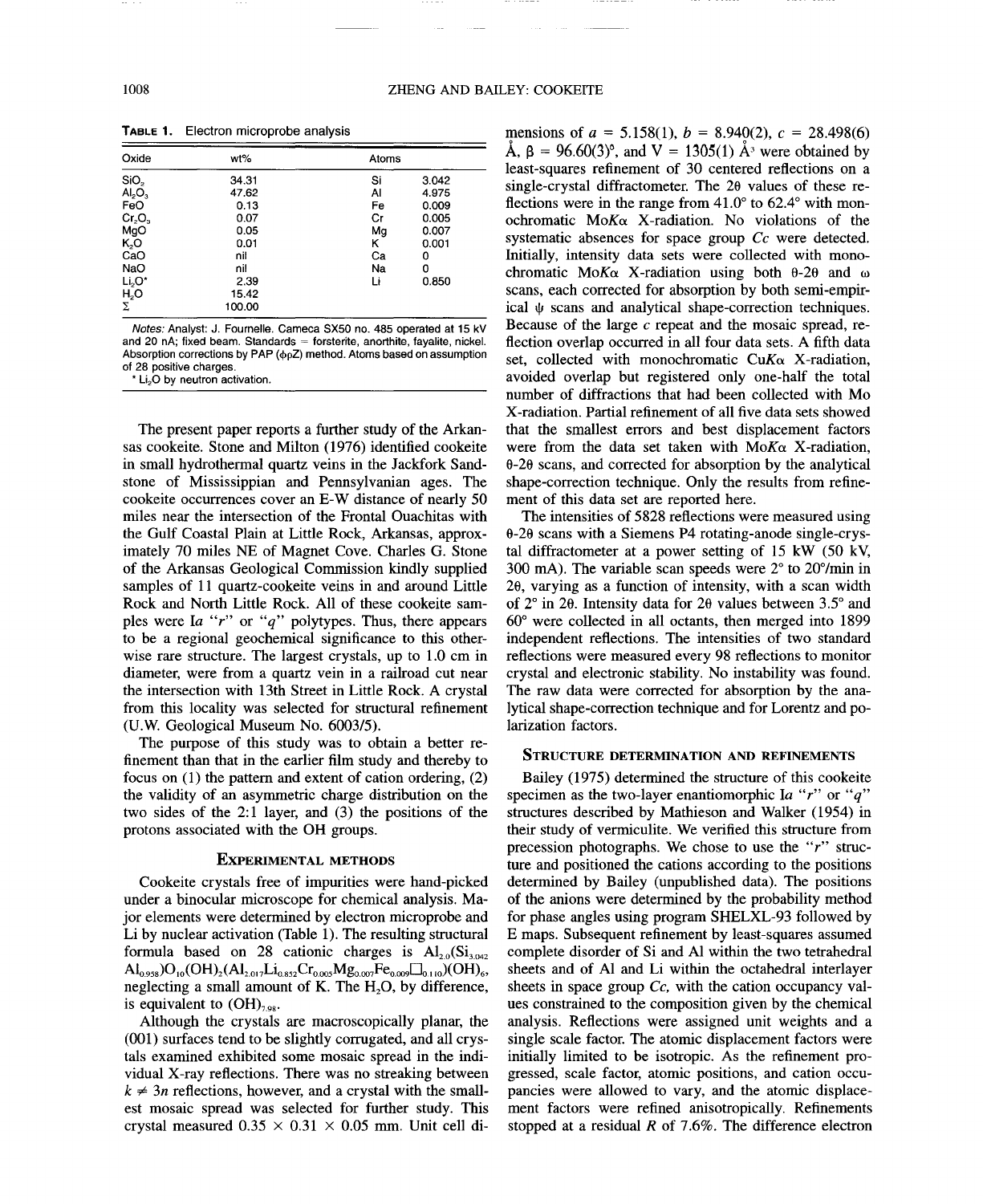| Atom            | x/a       | V/D          | z/c       | $U_{\text{equiv}}$ | $U_{11}$  | $U_{22}$  | $U_{33}$  | $U_{23}$     | $U_{13}$  | $U_{12}$     |
|-----------------|-----------|--------------|-----------|--------------------|-----------|-----------|-----------|--------------|-----------|--------------|
| Al1             | 0.4916(6) | 0.5004(7)    | 0.0001(2) | 0.005(1)           | 0.0024(6) | 0.0029(6) | 0.0096(7) | 0.0005(6)    | 0.0015(6) | $-0.0003(7)$ |
| Al2             | 0.4896(6) | 0.8368(6)    | 0.0000(3) | 0.015(1)           | 0.0146(6) | 0.0144(6) | 0.0175(7) | $-0.0002(7)$ | 0.0022(7) | 0.0002(7)    |
| AIЗ             | 0.5017(5) | $-0.0051(6)$ | 0.2502(2) | 0.017(2)           | 0.0165(7) | 0.0165(7) | 0.0186(6) | 0.0000(7)    | 0.0022(7) | 0.0000(6)    |
| A14             | 0.5023(5) | 0.3243(6)    | 0.2502(3) | 0.012(1)           | 0.0107(7) | 0.0105(6) | 0.0139(7) | 0.0000(7)    | 0.0020(7) | 0.0003(6)    |
| Li              | 0.5005(6) | 0.6681(6)    | 0.2509(2) | 0.007(3)           | 0.0070(7) | 0.0069(7) | 0.0069(6) | 0.0000(6)    | 0.0007(7) | $-0.0001(6)$ |
| T1              | 0.3885(6) | $-0.0114(6)$ | 0.0959(3) | 0.015(1)           | 0.0139(6) | 0.0142(6) | 0.0184(7) | $-0.0002(7)$ | 0.0026(7) | $-0.0002(7)$ |
| T2              | 0.4001(5) | 0.6570(6)    | 0.0956(2) | 0.012(1)           | 0.0102(7) | 0.0100(6) | 0.0152(6) | $-0.0001(7)$ | 0.0023(6) | $-0.0009(7)$ |
| ТЗ              | 0.5868(6) | 0.3282(7)    | 0.4048(2) | 0.030(2)           | 0.0293(6) | 0.0293(7) | 0.0311(7) | $-0.0004(6)$ | 0.0037(6) | 0.0006(6)    |
| T4              | 0.5954(5) | 0.6580(7)    | 0.4041(2) | 0.005(1)           | 0.0021(7) | 0.0024(6) | 0.0098(7) | 0.0000(6)    | 0.0021(6) | 0.0005(7)    |
| О1              | 0.1127(6) | 0.6158(7)    | 0.1130(3) | 0.037(6)           | 0.0371(7) | 0.0372(6) | 0.0375(6) | $-0.0001(7)$ | 0.0045(7) | 0.0001(7)    |
| O2              | 0.4818(6) | 0.8234(7)    | 0.1184(3) | 0.022(4)           | 0.0220(7) | 0.0221(7) | 0.0226(7) | 0.0007(7)    | 0.0026(7) | 0.0000(7)    |
| O3              | 0.6277(7) | 0.5417(8)    | 0.1203(4) | 0.023(5)           | 0.0232(7) | 0.0233(6) | 0.0238(7) | 0.0001(7)    | 0.0029(7) | 0.0000(7)    |
| O4              | 0.3203(6) | $-0.0261(8)$ | 0.0381(4) | 0.018(4)           | 0.0173(6) | 0.0175(6) | 0.0182(7) | 0.0000(7)    | 0.0022(7) | $-0.0001(7)$ |
| O5              | 0.4050(6) | 0.6684(7)    | 0.0378(4) | 0.022(5)           | 0.0220(6) | 0.0222(6) | 0.0227(7) | 0.0000(7)    | 0.0027(7) | 0.0000(7)    |
| O6              | 0.3649(7) | 0.2095(7)    | 0.3799(4) | 0.023(4)           | 0.0227(6) | 0.0230(6) | 0.0234(7) | $-0.0001(7)$ | 0.0028(7) | 0.0000(7)    |
| 07              | 0.5112(6) | 0.4910(7)    | 0.3791(3) | 0.029(5)           | 0.0283(6) | 0.0283(6) | 0.0289(6) | 0.0001(7)    | 0.0032(8) | 0.0000(7)    |
| O8              | 0.8632(6) | 0.2822(7)    | 0.3839(3) | 0.026(5)           | 0.0261(7) | 0.0264(7) | 0.0269(6) | 0.0000(7)    | 0.0033(8) | 0.0000(7)    |
| O9              | 0.5840(6) | 0.3319(7)    | 0.4631(3) | 0.004(3)           | 0.0033(7) | 0.0039(6) | 0.0051(7) | 0.0001(7)    | 0.0010(8) | 0.0003(7)    |
| O10             | 0.6555(7) | 0.6424(8)    | 0.4631(3) | 0.010(3)           | 0.0097(6) | 0.0097(7) | 0.0106(6) | 0.0002(7)    | 0.0015(8) | $-0.0001(7)$ |
| OH1             | 0.3243(7) | 0.3586(8)    | 0.0373(4) | 0.008(3)           | 0.0074(7) | 0.0069(7) | 0.0083(6) | $-0.0001(7)$ | 0.0010(8) | 0.0002(7)    |
| OH <sub>2</sub> | 0.6567(6) | 0.0197(7)    | 0.4628(3) | 0.006(3)           | 0.0054(7) | 0.0055(7) | 0.0065(7) | 0.0000(7)    | 0.0011(8) | $-0.0003(7)$ |
| OH <sub>3</sub> | 0.1528(6) | $-0.0150(8)$ | 0.2157(3) | 0.020(4)           | 0.0204(6) | 0.0204(7) | 0.0206(6) | 0.0000(7)    | 0.0022(7) | $-0.0002(7)$ |
| OH4             | 0.1604(7) | 0.3429(8)    | 0.2142(3) | 0.009(3)           | 0.0082(6) | 0.0084(6) | 0.0090(7) | 0.0000(7)    | 0.0009(8) | 0.0001(7)    |
| OH <sub>5</sub> | 0.1230(6) | 0.6595(7)    | 0.2138(4) | 0.009(3)           | 0.0089(7) | 0.0085(7) | 0.0092(6) | $-0.0001(6)$ | 0.0013(8) | 0.0001(7)    |
| OH <sub>6</sub> | 0.3820(7) | 0.1594(7)    | 0.2868(4) | 0.017(4)           | 0.0164(7) | 0.0164(7) | 0.0169(7) | $-0.0001(7)$ | 0.0021(7) | $-0.0001(7)$ |
| OH <sub>7</sub> | 0.3497(6) | 0.4827(7)    | 0.2849(3) | 0.035(6)           | 0.0345(6) | 0.0346(7) | 0.0347(7) | 0.0000(7)    | 0.0041(8) | 0.0001(7)    |
| OH <sub>8</sub> | 0.3409(7) | 0.8452(7)    | 0.2872(3) | 0.028(5)           | 0.0283(6) | 0.0282(6) | 0.0285(7) | 0.0001(7)    | 0.0033(8) | 0.0000(7)    |
| H1              | 0.387     | 0.317        | 0.068     |                    |           |           |           |              |           |              |
| H <sub>2</sub>  | 0.535     | $-0.002$     | 0.436     |                    |           |           |           |              |           |              |
| нз              | 0.131     | $-0.011$     | 0.182     |                    |           |           |           |              |           |              |
| Η4              | 0.140     | 0.338        | 0.179     |                    |           |           |           |              |           |              |
| H5              | 0.106     | 0.658        | 0.181     |                    |           |           |           |              |           |              |
| H6              | 0.378     | 0.184        | 0.320     |                    |           |           |           |              |           |              |
| Η7              | 0.376     | 0.489        | 0.319     |                    |           |           |           |              |           |              |
| H8              | 0.366     | 0.839        | 0.322     |                    |           |           |           |              |           |              |

TABLE 2. Atomic coordinates and anisotropic displacement factors

Note: The positions of H1 through H8 obtained from difference electron density map and not refined.

density (DED) maps at this stage were flat at all atomic positions and did not reveal any obviously wrong atomic positions or extra maxima that might indicate twinning or an intergrowth of structures. The final cation occupancies are consistent with the ordering pattern found by Bailey (1975).

Comparison of  $F<sub>o</sub>$  and  $F<sub>c</sub>$  showed several rows of indices differing only in  $\ell$  values in which the  $F_0$  values were consistently and significantly smaller or larger than the  $F<sub>e</sub>$  values. We deleted about 200 reflections of this type, which were probably affected by overlap. Further refinement stopped at  $R = 7.1\%$ , but we did not feel justified in deleting more data.

Bond lengths appear quite reasonable with small errors, and the anisotropic atomic displacement factors were small. A residual  $R$  of 7.1% may indicate a lower symmetry than *Cc* and resultant averaging of atomic sites. However, we could find no violations of the systemic absences required by *Cc* symmetry. Inspection of DED maps allowed identification of peak regions within which the protons associated with all eight OH groups are close to the predicted positions. Calculations produced local maxima of the interpolated peak DED surfaces. These maxima were taken as the proton positions and were not further refined. This is usually not possible with  $R =$ 7.1 %. We conclude that the high *R* value is due to the

overlap of reflections caused by the mosaic spread and large  $c$  repeat of 28.5  $\AA$ , and that the basic structure is reliable.

Table 2 lists the final atomic positions and anisotropic *U* values. Table 3 contains bond lengths and angles with errors as calculated by program ORFFE (Busing et al. 1964). Table 4 is a summary of some important structural features. Table 5 lists H distances and angles.

## OCTAHEDRAL CATION ORDERING

The ordered distribution of interlayer  $Li^{1+}$  and  $Al^{3+}$ found in this study is similar to that reported by Bailey (1975) from an incomplete refinement  $(R = 10.3\%)$  using film techniques. The lower-charge  $Li^{+}$  is concentrated primarily in the only octahedral interlayer site that is located on a vertical straight line between tetrahedral cations directly below and above. The higher-charge  $Al^{3+}$ cations are located in the two interlayer sites where they lie vertically between a tetrahedral cation on only one side and the center of a six-membered ring on the other side. This distribution minimizes the cation-cation repulsion inherent in an Ia structure and gives the best local charge balance. Refinement of the occupancies of the three interlayer octahedral sites gave  $Li_{0.82}Al_{0.18}$ ,  $\text{Al}_{0.91}\text{Li}_{0.09}$ , and  $\text{Al}_{0.91}\text{Li}_{0.09}$  (Table 4). The mean M-O,OH bond length of the Li-rich site is  $2.110 \text{ Å}$  compared with

-..---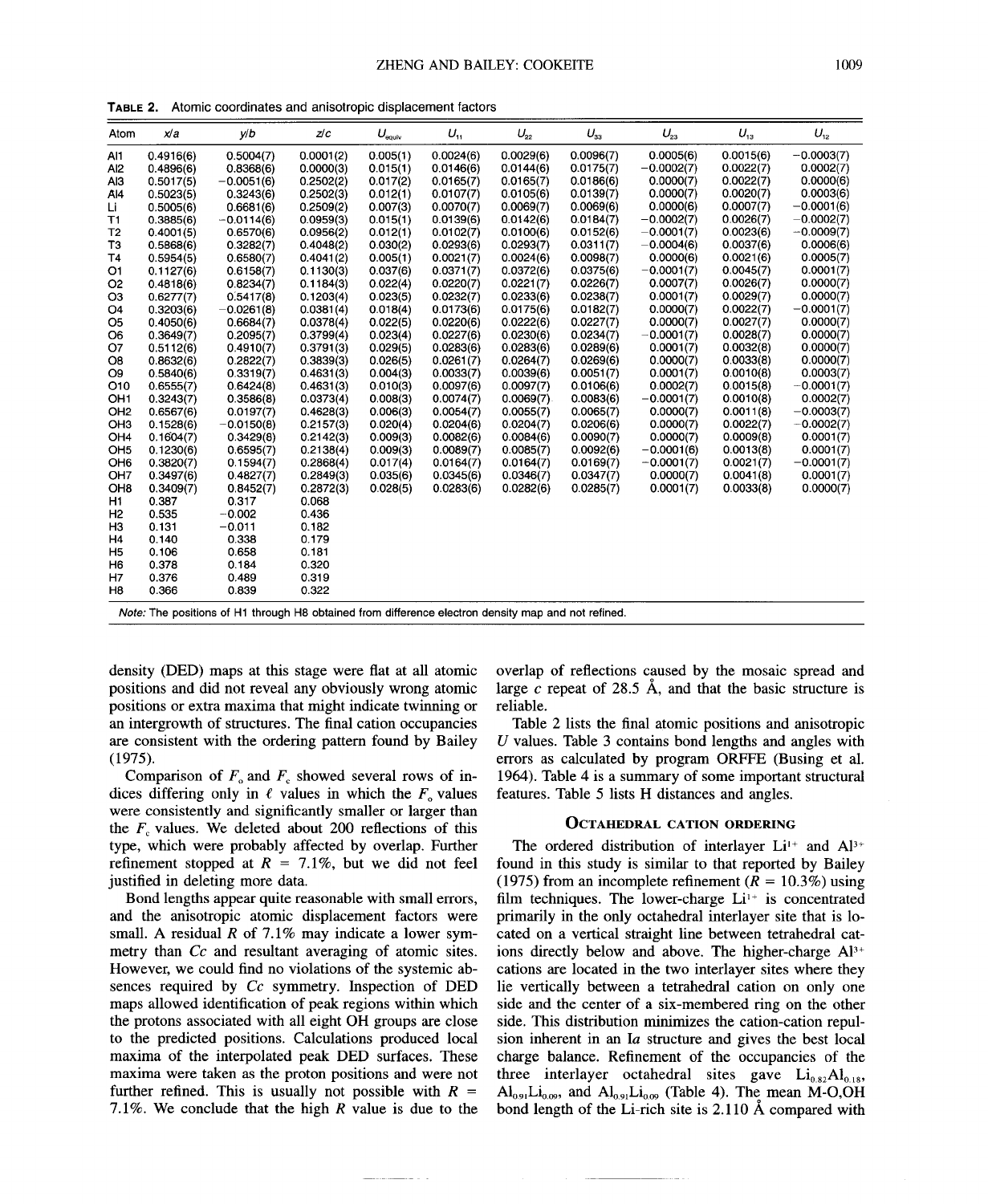--.\_-

| T1-01<br>T1-O2<br>T1-O3<br>T1-O4*<br>Mean                                  | 1.655(1)<br>1.659(1)<br>1.652(1)<br>$1.650(1)$ O1-O2<br>1.654(1)       | $O4*-O1$<br>$O4^*$ -O <sub>2</sub><br>O4*-O3<br>O1-O3                                                                                   | 2.776(2)<br>2.704(2)<br>2.718(2)                                                 | O <sub>4</sub> *-T <sub>1</sub> -O <sub>1</sub><br>O <sub>4</sub> *-T <sub>1</sub> -O <sub>2</sub><br>O4*-T1-O3<br>2.708(1) O1-T1-O2<br>$2.619(1)$ O1-T1-O3                                       | 114.23(4)<br>109.54(4)<br>110.60(4)<br>109.60(4)<br>104.70(4)                                | Lateral edges<br>Shared diagonal edges<br>Li OH3<br>2.118(1)<br>OH3-OH4<br>3.200(2)<br>OH3-OH6<br>2.717(2)<br>Li OH4<br>2.101(1)<br>OH3-OH5<br>3.142(2)<br>OH3-OH7<br>2.654(1)<br>Li-OH <sub>5</sub><br>OH4-OH5<br>3.220(2)<br>OH4-OH6<br>2108(1)<br>2.780(2)<br>Li-OH6<br>2.112(1)<br>OH6-OH7<br>3.163(2)<br>OH4-OH8<br>2.799(2)                                                                                                                                                              |
|----------------------------------------------------------------------------|------------------------------------------------------------------------|-----------------------------------------------------------------------------------------------------------------------------------------|----------------------------------------------------------------------------------|---------------------------------------------------------------------------------------------------------------------------------------------------------------------------------------------------|----------------------------------------------------------------------------------------------|------------------------------------------------------------------------------------------------------------------------------------------------------------------------------------------------------------------------------------------------------------------------------------------------------------------------------------------------------------------------------------------------------------------------------------------------------------------------------------------------|
| T2-O1                                                                      | $1.659(1)$ O5*-O1                                                      | O2-O3<br>Mean                                                                                                                           | 2.678(1)<br>2.701(1)<br>2.800(2)                                                 | O <sub>2</sub> -T <sub>1</sub> -O <sub>3</sub><br>Mean<br>O5*-T2-O1                                                                                                                               | 107.90(4)<br>109.43(2)<br>115.42(4)                                                          | Li-OH7<br>2.113(1)<br>OH6-OH8<br>3.249(2)<br>OH5-OH7<br>2.726(2)<br>Li-OH8<br>2.109(1)<br>OH7-OH8<br>3.242(2)<br>OH5-OH8<br>2.803(2)<br>Mean<br>2.110(1)<br>2.747(1)<br>Mean<br>3.203(1)<br>Mean                                                                                                                                                                                                                                                                                               |
| T2-O2<br>T2-O3<br>T2-O5*<br>Mean                                           | $1.659(1)$ O5*-O2<br>$1.657(1)$ O5*-O3<br>$1.653(1)$ O1-O2<br>1.657(1) | 01-03<br>O2-O3<br>Mean                                                                                                                  | 2.674(2)<br>2.740(2)<br>2.702(1)                                                 | O5*-T2-O2<br>O5*-T2-O3<br>2.651(2) O1-T2-O2<br>2.722(2) O1-T2-O3<br>2.627(1) O2-T2-O3<br>Mean                                                                                                     | 107.71(4)<br>111.73(4)<br>106.07(4)<br>110.36(4)<br>104.79(4)<br>109.35(2)                   | * Apical O.<br>1.946 Å (Table 3) for each of the two Al-rich sites. These<br>values are compatible with the refined occupancies and                                                                                                                                                                                                                                                                                                                                                            |
| T3-O6<br>T3-O7<br>T3-O8<br>T3-O9*<br>Mean                                  | 1.659(1)<br>1.656(1)<br>$1.659(1)$ O9*-O8<br>1.662(1)<br>1.659(1)      | O9*-O6<br>O9*-O7<br>O6-O7<br>O6-O8<br>O7-O8<br>Mean                                                                                     | 2.734(2)<br>2.771(2)<br>2.849(2)<br>2.628(1)<br>2.641(1)<br>2.596(1)<br>2.703(1) | O9*-T3-O6<br>O9*-T3-O7<br>O9*-T3-O8<br>O6-T3-O7<br>O6-T3-O8<br>O7-T3-O8<br>Mean                                                                                                                   | 110.83(4)<br>113.28(4)<br>118.09(4)<br>104.90(4)<br>105.48(4)<br>103.09(4)<br>109.28(2)      | are more consistent than the values of 2.125, 1.892, and<br>1.928 Å reported by Bailey (1975).<br>The mean M-O,OH bond lengths for the two octahedral<br>sites in the 2:1 layer are 1.923 and 1.926 $\AA$ in the present<br>study (Table 3), compared with the values of 1.932 and                                                                                                                                                                                                             |
| T4-O6<br>T4-O7<br>T4-08<br>T4-O10*<br>Mean                                 | 1.685(1)<br>1.689(1)<br>1.686(1)<br>1.681(1)<br>1.685(1)               | O10*-O6<br>010*-07<br>O10*-O8<br>O6-O7<br>O6-O8<br>O7-O8<br>Mean                                                                        | 2.776(2)<br>2.856(2)<br>2.683(2)<br>2.721(1)<br>2.748(1)                         | 2.781(2) O10*-T4-O6<br>O10*-T4-O7<br>O10*-T4-O8<br>2.671(1) O6-T4-O7<br>O6-T4-O8<br>O7-T4-O8<br>Mean                                                                                              | 111.45(4)<br>110.94(4)<br>116.04(4)<br>104.70(4)<br>105.48(4)<br>107.48(4)<br>109.35(2)      | 1.906 A reported by Bailey (1975). The site occupancies<br>of both A11 and A12 are $Al_{1,0}$ .<br><b>TETRAHEDRAL CATION ORDERING</b><br>The distribution of tetrahedral Al <sup>3+</sup> found by Bailey<br>(1975) suggested an asymmetric distribution of charge on                                                                                                                                                                                                                          |
| AI1-04<br>AI1-O5<br>AI1-OH1<br>AI1-O9<br>AI1-010<br>AI1-OH2<br>Mean        | 1.919(1)<br>1.923(1) Mean                                              | Lateral edges<br>O4-O5<br>$1.928(1)$ O4-OH1<br>1.921(1) O5-OH1<br>1.924(1) O9-O10<br>1.913(1) O9-OH2<br>1.930(1) O10-OH2                | 2.758(2)<br>2.756(2)<br>2.800(2)<br>2.770(2)<br>2.780(1)                         | Shared diagonal edges<br>O <sub>4</sub> -O <sub>10</sub><br>O5-O9<br>$2.801(2)$ OH <sub>1</sub> OH <sub>2</sub><br>Mean<br>2.796(2) Unshared diagonal edges<br>OH1-O10<br>O4-O9<br>05-OH2<br>Mean | 2.440(1)<br>2.416(1)<br>2.454(1)<br>2.437(1)<br>2.868(2)<br>2.910(2)<br>2.899(2)<br>2.892(1) | the two tetrahedral sheets of the 2:1 layer (mean T-C<br>bond lengths of 1.622 and 1.620 $\AA$ in one sheet vs. 1.652<br>and $1.675$ Å in the other sheet). This was such a surpris-<br>ing but interesting result that Bailey suggested a second,<br>more accurate, refinement was desirable for confirmation<br>The corresponding mean T-O bond lengths in the present<br>study are 1.654 and 1.657 Å in the T1-T2 tetrahedral<br>sheet vs. 1.659 and 1.685 Å in the T3-T4 tetrahedral sheet |
| Al2-04<br>AI2-O5<br><b>AI2-OH1</b><br>AI2-O9<br>Al2-010<br>AI2-OH2<br>Mean | $1.914(1)$ O4-O5<br>1.931(1)<br>1.931(1)<br>1.928(1)<br>1.926(1)       | Lateral edges<br>O4-OH1<br>O5-OH1<br>$1.933(1)$ O9-O10<br>1.921(1) O9-OH2<br>O10-OH2<br>Mean<br>Lateral edges around                    | 2.785(2)<br>2.816(2)<br>2.809(2)<br>2.788(1)                                     | Unshared diagonal edges<br>2.766(2) OH1-O9<br>2.799(2) O4-OH2<br>2.752(2) O5-O10<br>Mean                                                                                                          | 2.883(2)<br>2.911(2)<br>2.901(2)<br>2.893(1)                                                 | (Table 3). One tetrahedron (T4) is significantly larger than<br>the other three. Refinement of the occupancies gave<br>$Si0.49Al0.51$ for the larger T4 site relative to $Si0.85Al0.15$ for<br>T1-T3.<br>T4 is the same site found to have the largest mean T-C<br>bond length (1.675 Å) in the earlier study. And its posi-<br>tion is directly tied into the ordering pattern of the inter-                                                                                                  |
|                                                                            |                                                                        | vacancy<br>O4-O5<br>O4-OH1<br>O5-OH1<br>O9-O10<br>O9-OH2<br>O10-OH2<br>Mean                                                             | 3.482(2)<br>3.439(2)<br>3.443(2)<br>3.400(2)<br>3.399(2)<br>3.374(2)<br>3.423(1) |                                                                                                                                                                                                   |                                                                                              | layer cations. T4 lies directly above interlayer $Li^{1+}$ so that<br>it further minimizes cation-cation repulsion. T4 and Li<br>are slightly closer together $(4.349 \text{ Å})$ , despite their larger<br>sizes, than the pairs A13-T1 and A14-T3 (4.365 and<br>4.387 Å, respectively), suggesting that Li has moved<br>slightly away from the higher-charge T2 (T2-Li = $4.375$ )                                                                                                           |
| AI3-OH3<br>AI3-OH4<br>AI3-OH5<br>AI3-OH6<br>AI3-OH7<br>AI3-OH8<br>Mean     | 1.946(1) Mean                                                          | Lateral edges<br>1.951(1) OH3-OH4<br>1.941(1) OH3-OH5<br>1.945(1) OH4-OH5<br>1.943(1) OH6-OH7<br>$1.951(1)$ OH6-OH8<br>1.947(1) OH7-OH8 | 2.915(2)<br>2.889(2)<br>2.837(2)<br>2.875(1) Mean                                | Shared diagonal edges<br>OH3-OH6<br>OH3-OH8<br>OH4-OH7<br>2.889(2) OH4-OH8<br>$2.817(2)$ OH <sub>5</sub> -OH <sub>6</sub><br>2.905(2) OH5-OH7                                                     | 2.717(2)<br>2.490(1)<br>2.475(1)<br>2.799(2)<br>2.542(1)<br>2.726(2)<br>2.625(1)             | Å) and toward T4. Other structural features consistent<br>with an asymmetric distribution of tetrahedral Al are the<br>greater thickness of the T3-T4 tetrahedral sheet relative<br>to the T1-T2 sheet (2.322 Å vs. 2.251 Å, Table 4) and<br>its closer approach to the interlayer sheet (2.680 vs. 2.755<br>A).<br>Ideally, even smaller cation-cation repulsion should be                                                                                                                    |
| AI4-OH3<br>AI4-OH4<br>AI4-OH5<br>AI4-OH6<br>AI4-OH7<br>AI4-OH8             | 1.942(1)                                                               | Lateral edges<br>1.950(1) OH3-OH4<br>OH3-OH5<br>1.944(1) OH4-OH5<br>1.948(1) OH6-OH7<br>$1.946(1)$ OH6-OH8<br>1.944(1) OH7-OH8          |                                                                                  | Shared diagonal edges<br>2.836(2) OH3-OH7<br>2.914(2) OH3-OH8<br>2.896(2) OH4-OH6<br>2.895(2) OH4-OH7<br>$2.891(2)$ OH <sub>5</sub> -OH <sub>6</sub><br>2.810(2) OH5-OH8                          | 2.654(1)<br>2.490(1)<br>2.780(2)<br>2.475(1)<br>2.542(1)<br>2.803(2)                         | possible with a symmetrical charge distribution of Al <sup>3+</sup><br>in the two tetrahedral sheets within a 2:1 layer, so that are<br>Al-rich tetrahedron could be present both below and<br>above interlayer Li in the Ia structure. This does not occur<br>in this crystal. Although the reason is not known, if                                                                                                                                                                           |

**TABLE 3.** Bond lengths  $(\hat{A})$  and angles  $(°)$  TABLE 3-Continued

| O4*-O1<br>O4*-O2<br>O4*-O3<br>01-02<br>O1-O3<br>O2-O3<br>Mean<br>O5*-O1 | 2.619(1)<br>2.701(1)<br>2.800(2) | 2.776(2) O4*-T1-O1<br>2.704(2) O4*-T1-O2<br>2.718(2) 04*-T1-03<br>2.708(1) O1-T1-O2<br>O1-T1-O3<br>2.678(1) O2-T1-O3<br>Mean<br>O5*-T2-O1 | 114.23(4)<br>109.54(4)<br>110.60(4)<br>109.60(4)<br>104.70(4)<br>107.90(4)<br>109.43(2)<br>115.42(4) | Li-OH3<br>Li OH4<br>Li-OH5<br>Li-OH6<br>Li-OH7<br>Li-OH8<br>Mean | 2.118(1)<br>2.101(1)<br>2.108(1)<br>2.112(1)<br>2.113(1)<br>2.109(1)<br>2.110(1) | Lateral edges<br>OH3-OH4<br>OH3-OH5<br>OH4-OH5<br>OH6-OH7<br>OH6-OH8<br>OH7-OH8<br>Mean | 3.200(2)<br>3.142(2)<br>3.220(2)<br>3.163(2)<br>3.249(2)<br>3.242(2)<br>3.203(1) | Shared diagonal edges<br>ОНЗ-ОН6<br>OH3-OH7<br>OH4-OH6<br>OH4-OH8<br>OH5-OH7<br>OH5-OH8<br>Mean | 2.717(2)<br>2.654(1)<br>2.780(2)<br>2.799(2)<br>2.726(2)<br>2.803(2)<br>2.747(1) |  |
|-------------------------------------------------------------------------|----------------------------------|-------------------------------------------------------------------------------------------------------------------------------------------|------------------------------------------------------------------------------------------------------|------------------------------------------------------------------|----------------------------------------------------------------------------------|-----------------------------------------------------------------------------------------|----------------------------------------------------------------------------------|-------------------------------------------------------------------------------------------------|----------------------------------------------------------------------------------|--|
| O5*-O2<br>O5*-O3                                                        |                                  | 2.674(2) O5*-T2-O2<br>2.740(2) O5*-T2-O3                                                                                                  | 107.71(4)<br>111.73(4)                                                                               | * Apical O.                                                      |                                                                                  |                                                                                         |                                                                                  |                                                                                                 |                                                                                  |  |

## TETRAHEDRAL CATION ORDERING

Ideally, even smaller cation-cation repulsion should be possible with a symmetrical charge distribution of  $Al^{3+}$ in the two tetrahedral sheets within a 2:1 layer, so that an Al-rich tetrahedron could be present both below and above interlayer Li in the *Ia* structure. This does not occur in this crystal. Although the reason is not known, it Mean 1.946(1) Mean 2.874(1) Mean 2.624(1) should be noted that most regular interstratifications in-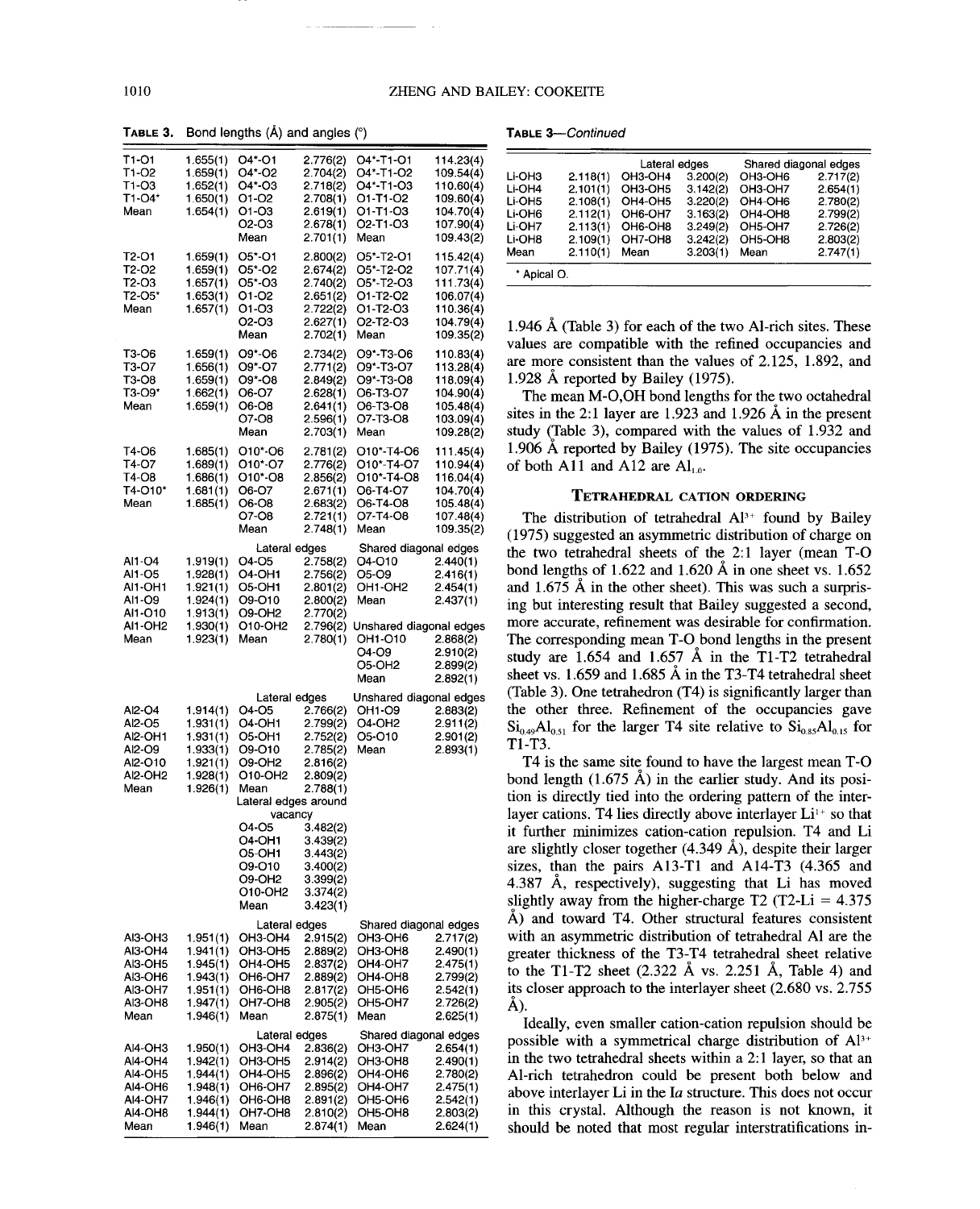|                                    | T1                   |                                   | T <sub>2</sub>                      | T <sub>3</sub>                         | Τ4                                  |
|------------------------------------|----------------------|-----------------------------------|-------------------------------------|----------------------------------------|-------------------------------------|
| Tetrahedral compositions           | $Si_{0.85}Al_{0.15}$ |                                   | $\text{Si}_{0.85} \text{Al}_{0.15}$ | $\text{Si}_{0.85}$ Al <sub>0.15</sub>  | $\text{Si}_{0.49} \text{Al}_{0.51}$ |
| Tetrahedral elongation $\tau$ (°)  | 111.5                |                                   | 111.6                               | 114.1                                  | 112.8                               |
| Tetrahedral rotation $\alpha$ (°)  |                      | 14.3                              |                                     | 13.6                                   |                                     |
| Basal O corrugation $\Delta z$ (Å) |                      | 0.18                              |                                     | 0.12                                   |                                     |
|                                    | Al1                  | Al <sub>2</sub>                   | AI3                                 | $A$ <sub>14</sub>                      | Li                                  |
| Octahedral compositions            | AI <sub>1.0</sub>    | $AI_{1,0}$                        | $Al_{0.91}Li_{0.09}$                | $\mathsf{Al}_{0.91}\mathsf{Li}_{0.09}$ | $Li_{0.82}Al_{0.18}$                |
| Octahedral counter-rotation (°)    | 7.9                  | 7.9                               | 39                                  | 3.9                                    | 0.0                                 |
| Octahedral flattening $\psi$ (°)   | 56.6                 | 56.7                              | 58.6                                | 58.6                                   | 61.2                                |
| RMS 15 internal angles             | 8.7                  | 8.8                               | 6.4                                 | 6.6                                    | 8.2                                 |
| RMS 36 external angles             | 5.5                  | 5.6                               | 4.2                                 | 4.3                                    | 5.8                                 |
| Sheet thicknesses (A)              | Tetrahedral (T1-T2)  |                                   | 2.251                               |                                        |                                     |
|                                    | Octahedral           |                                   | 2.116                               |                                        |                                     |
|                                    | Tetrahedral (T3-T4)  |                                   | 2.323                               |                                        |                                     |
|                                    |                      | Tetrahedral (T3-T4) to interlayer | 2.680                               |                                        |                                     |
|                                    | Interlayer           |                                   | 2.031                               |                                        |                                     |
|                                    |                      | Tetrahedral (T1-T2) to interlayer | 2.755                               |                                        |                                     |
|                                    | Sum                  |                                   | 14.156                              |                                        |                                     |

#### **TABLE** 4. Summary of important structural features

Notes: Definitions: Tetrahedral rotation angle α (°): α = ½|120° – (mean O<sub>b</sub> – O<sub>b</sub> – O<sub>b</sub> angle)|. Tetrahedral elongation τ (°): τ = mean|O<sub>a</sub> – T – O<sub>b</sub>|. octahedral sheet thicknes Octahedral flattening  $\psi$  (°): cos  $\psi$  =

2(mean M-O,OH bond lengths)"

Octahedral counter-rotation ('): Rotation angle of the top or bottom triangular face of an octahedron in an octahedral sheet relative to the ideal (undistorted) position. Equivalently, it is one-half of the deviation of the rotation angle between the top and bottom triangular faces relative to each other in an octahedron from 60°. Sheet thicknesses (Å): Tetrahedral: [Z<sub>os</sub> – mean Z<sub>osotis</sub>)]·c sin β. Octahedral: (mean Z<sub>osotis</sub>)·2·*c* sin β. Interlayer: (Z<sub>M</sub> –<br>mean Z<sub>ots</sub>)·2·*c* sin β. Interlayer separation: (mean Z<sub>ots</sub> Ideal β (°): β<sub>ideal</sub> = 180°  $-$  cos  $\sqrt[1]{\frac{1}{36}}$ 

volve 2:1 layers with interlayer materials that are alternatively high-charge and low-charge, e.g., chloritic hydroxide sheets vs. smectitic hydrate sheets. Lunijianlaite is a specific example in which cookeite modules alternate regularly with pyrophyllite modules (Kong et aI. 1990). Such regular alternations obviously could form more easily from precursor 2:1 layers that already have an asymmetric distribution of charge.

It cannot be stated whether or not this is an isolated example of asymmetric charge distribution. In most phyllosilicates based on 2:1 layers, the two tetrahedral sheets are required to be identical in composition and charge by the ideal symmetry. Thus, refinements based on the ideal symmetry automatically give symmetrical charge distributions. The few refinements that have been made with symmetries lower than ideal have not detected any longrange asymmetry. It is possible that (1) the high pseu-

**TABLE** 5. Hydrogen distances and angles

|                | он-н<br>(Å) | Tilt<br>(°) | Angle to<br>$+ x^*$<br>(°) | OH-O <sub>rt</sub><br>(Å) | H-O.<br>(Å) | OH-H-O <sub>n</sub><br>(°) |
|----------------|-------------|-------------|----------------------------|---------------------------|-------------|----------------------------|
| H1             | 0.957       | 26.7        | $+58.9$                    |                           |             |                            |
| H <sub>2</sub> | 0.959       | 36.4        | $-160.5$                   |                           |             |                            |
| H <sub>3</sub> | 0.967       | 1.9         | $-94.7$                    | 2.756(O3)                 | 1.808       | 165.8                      |
| H <sub>4</sub> | 1.007       | 2.8         | $+103.7$                   | 2.783(O2)                 | 1.818       | 159.5                      |
| H <sub>5</sub> | 0.930       | 1.5         | $+41.0$                    | 2.892(O1)                 | 1.976       | 168.1                      |
| H <sub>6</sub> | 0.970       | 15.3        | $-120.9$                   | 2.703(O6)                 | 1.737       | 174.5                      |
| H7             | 0.956       | 3.7         | $-63.6$                    | 2.719(O7)                 | 1.784       | 165.1                      |
| H <sub>8</sub> | 0.986       | 3.7         | $+74.6$                    | 2.801(08)                 | 1.836       | 165.2                      |

t Label of acceptor 0 in parentheses.

dosymmetry of 2:1 layers hinders detection of long range asymmetry in lower subgroup symmetry (Bailey 1975) and (2) the asymmetry may involve short-range ordering that requires detection by methods other than X-ray diffraction. One of the original reasons that refinement of the *"r"* structure of cookeite was undertaken is because the ideal polar symmetry of Cc allows the two tetrahedral sheets to be independent with no constraints on either tetrahedral or octahedral cation ordering.

All refinements of the crystal structures of trioctahedral chlorites to date indicate disorder of the tetrahedral cations. Rule and Bailey (1987) concluded that this was the most energetically stable arrangement for the IIb and Ib structural types because of the relative distribution of tetrahedral and interlayer cations. In contrast, the two refinements made to date of *Ia* dioctahedral chlorites have reported ordering of tetrahedral Si and AI. One is in the present study and the other in that of Aleksandrova et al. (1972), who refined the structure of donbassite, a di,dioctahedral chlorite having a distorted *Ia-2* structure, to a residual of 9.9%. Aleksandrova et al. (1972) derived the mean T-0 bond lengths of 1.62 and 1.68 A for the two tetrahedra that are independent in subgroup symmetry *C2.* The reason for this difference in ordering between type *a* and type *b* chlorites is that the *"a"* arrangement creates a close approach of a tetrahedral cation to a particular interlayer cation, whereas this is not possible in the *"b"* arrangement. The *"a"* arrangement thus allows a lower energy state to be achieved by ordering either to minimize cation-cation repulsion or to position the local source of negative charge on a tetrahedral sheet adjacent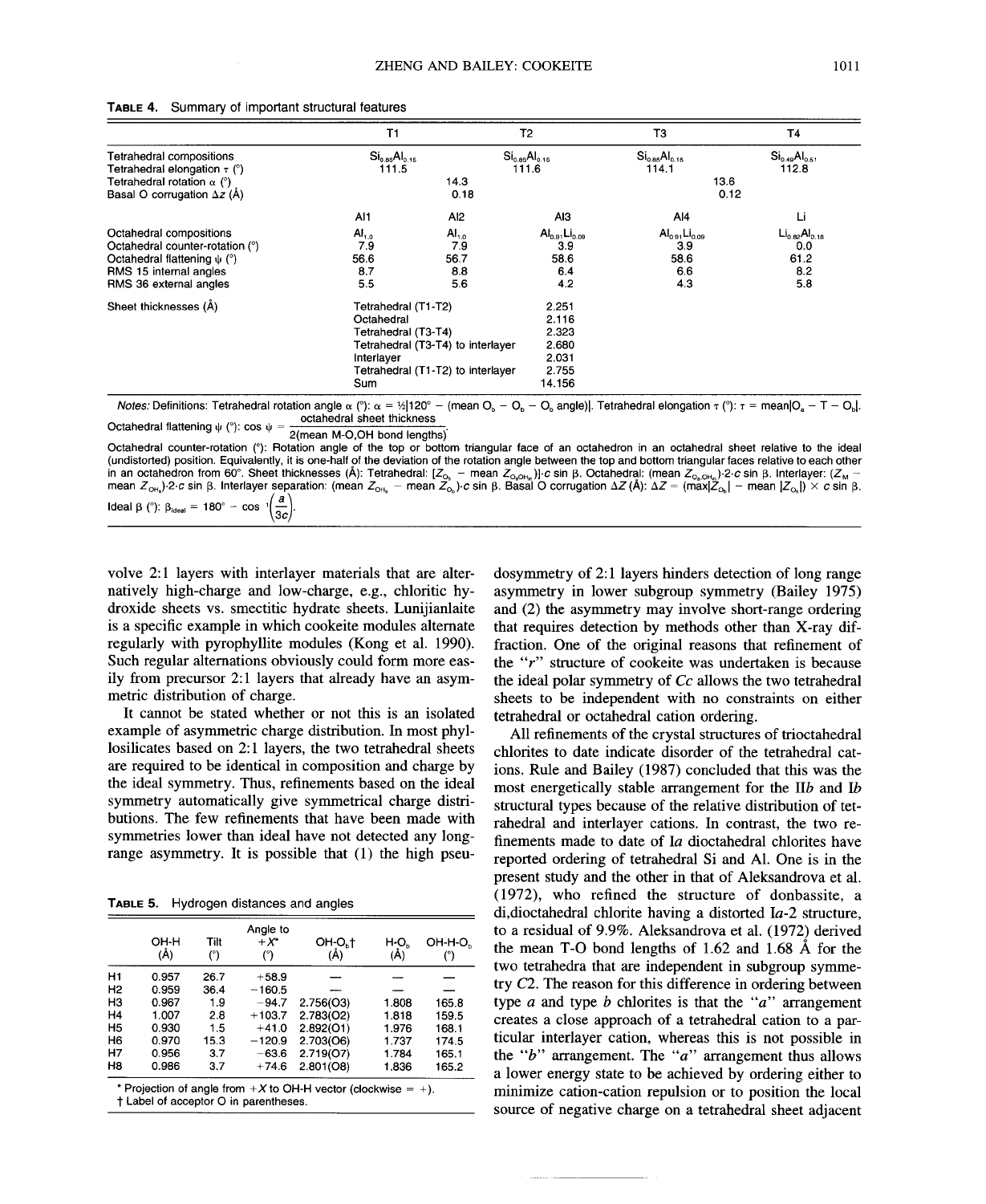to the local source of positive charge on the interlayer sheet.

## DISTORTION OF THE STRUCTURE

The *"r"* structure defined by the coordinates in Table 2 can be described by the Lister and Bailey (1967) symbols of  $\bar{x}_1$ -Ia-6: $\bar{x}_2$ -Ia-6 relative to an arbitrary set of starting pseudohexagonal axes. Relative to the resultant axes, the stagger of layer 1 is  $-a_2/3$  [an N layer in the terminology of Mathieson and Walker (1954)] and the stagge of layer 2 is *-a/3* (an M layer). If the M layer had been taken as the first layer, the Lister and Bailey symbol would change to  $\bar{x}$ -Ia-4: $\bar{x}$ -Ia-2.

To facilitate the discussion of the approximate directions of positional shift, the following noncrystallographic axes are used in this and subequent sections:  $X_1, X_2, \dots$ and  $X<sub>3</sub>$  refer to a set of three axes situated 0, 120, and 240°, respectively, counterclockwise from *a,* and Z is parallel to  $c$ .  $Y_1$  refers to an axis situated  $90^\circ$  counterclockwise from  $X_i$ .

Because of the large, vacant trans octahedron in the 2: 1 layer, the stagger of one tetrahedral sheet relative to the other tetrahedral sheet within the 2:1 layer is greater *(0.368a)* than ideal *(0.333a).* The sequence of displacements of the centers of six-membered rings in the structure is (1)  $-0.369a$  along X<sub>2</sub> in the N layer, (2) an offset of  $-0.335b$  along  $Y_3$  across the interlayer, (3) a shift of  $-0.368a$  along  $X_3$  in the M layer, and (4) an offset of  $+0.335b$  along  $Y_2$  across the next interlayer. This gives a net displacement of  $-0.635a$  along  $X_1$  and a slightly smaller  $\beta$  angle (96.6°) than ideal (96.93°).

The 2:1 layer is dioctahedral with the two cis octahedral sites occupied and exhibits the expected dioctahedral distortions. The vacant trans octahedral site is expanded relative to the two cis sites occupied by AI. The lateral octahedral edges are twisted, and the shared octahedral edges are shortened. The tetrahedra tilt around the vacancy causes corrugations of the basal O surface ( $\Delta z = 0.18$ )  $\AA$  in the T1-T2 sheet and 0.12  $\AA$  in the T3-T4 sheet, Table 4) parallel to the direction of stagger within each 2: 1 layer  $(X_2 \text{ and } X_3)$ . The angle of tetrahedral rotation  $\alpha = 14.3^\circ$ in the Tl-T2 sheet and 13.6° in the T3-T4 sheet of the 2: 1 layer. The direction of rotation moves the basal 0 atoms toward both the octahedral cations within the 2:1 layer and the superimposed OH groups of the interlayer sheet. An ideal tetrahedron has  $\tau = 109.47^{\circ}$ , which increases with elongation normal to the sheet. All tetrahedra are elongated, with T3 elongated the most (Table 4) to coordinate better with the larger, AI-rich T4 in the same sheet.

Although the interlayer hydroxide sheet is trioctahedral, it is distorted in a dioctahedral fashion because the large  $Li^{1+}$  is ordered primarily into one site. The distortion of the interlayer sheet shows the same shortening of the shared octahedral edges and twisting of lateral edges as observed in the dioctahedral sheet of the 2:1 layer, as described above. Despite the presence of the large  $Li^{+}$ in the interlayer, the interlayer sheet is thinner (2.031 A)

than the octahedral sheet within the 2:1 layer  $(2.116 \text{ Å})$ , Table 4) because of the strong attraction between the negatively charged 2:1 layers and the positively charged interlayer. As a result, the large Li octahedron is flattened ( $\psi$  = 61.2°) more than the A13 and A14 octahedra ( $\psi$  = 58.6° for each), which, in turn, are flattened more than All and A12 octahedra ( $\psi = 56.6$  and 56.7°) in the 2:1 layer (Table 4). Ideal octahedra have  $\psi = 54.73^{\circ}$ , which increases with flattening.

## HYDROGEN-BOND SYSTEM

The maxima of the protons on DED maps corresponded to electron values from 0.2 to 0.4, increasing in the order H5, H3, H4, H6, H8, H7, H2, to HI. The protons in this structure are all located at expected distances between 0.93 and 1.01 A from the <sup>0</sup> atoms of their associated OH groups (Table 5). The distances from the protons of the surface OH groups to the acceptor basal 0 atoms are in the range 1.737-1.976 A, forming bent hydrogen bonds with OH-H-Ob angles between 160° and 175°. These protons are tilted between 1.5° and 3.7° away from the vertical line for five of the six surface OH groups, but with a larger value, more than 15°, for H6. Joswig et aI. (1980) found a tilt of 3.5° for a trioctahedral *IIb-4* chlorite studied by neutron diffraction. They also predicted the directions of proton tilt for la, *Ib,* lIa, and  $IIb$  chlorite units. In  $Ia$  and  $IIa$  structures, the tilting modes about interlayer cation A (which superimposes on tetrahedral cations) is different than for the two interlayer cations B [which superimpose on an inner OH group in (001) projection] to give an uneven distribution of the electrostatic field within the interlayer sheet. In the present study, cation A correlates with Li and the two B cations with A13 and A14. Tetrahedral cations above the interlayer superimpose on Li with an inner OH group over each of A13 and A14. The tilting mode patterns predicted by Joswig et aI. (1980) can be recognized in the cookeite *"r"* structure, but the tilted protons do not point directly toward the acceptor 0 atoms as predicted. This is probably due to the dioctahedral distortion of the interlayer sheet (see above), in which every large, low-charge  $Li^{+}$ is surrounded by six smaller, high-charge  $A^{3+}$  cations. The protons of all six independent surface OH groups coordinating the  $Li^{1+}$  are observed to tilt away from the two closest  $Al^{3+}$  neighbors towards the low-charge  $Li^{1+}$ (Fig. 1). This direction of tilt is always toward the same side of the donor OH groups as the acceptor basal 0 atoms, and in an ideal, undistorted structure would be at 60° from a direct line to each acceptor O. Tetrahedral rotation and octahedral counter-rotation in the interlayer shorten each O-OH hydrogen bond contact, but the O-OH pairs are affected differently because of (1) the presence of different sizes and charges of tetrahedral cations in the T3- T4 tetrahedral sheet, (2) the presence of different sizes and charges of octahedral cations in the interlayer sheet, and (3) the closer approach of the interlayer to the T3-T4 tetrahedral sheet. For example, the O-OH bond lengths for 06,07, and 08, which form the large T4 tetrahedron